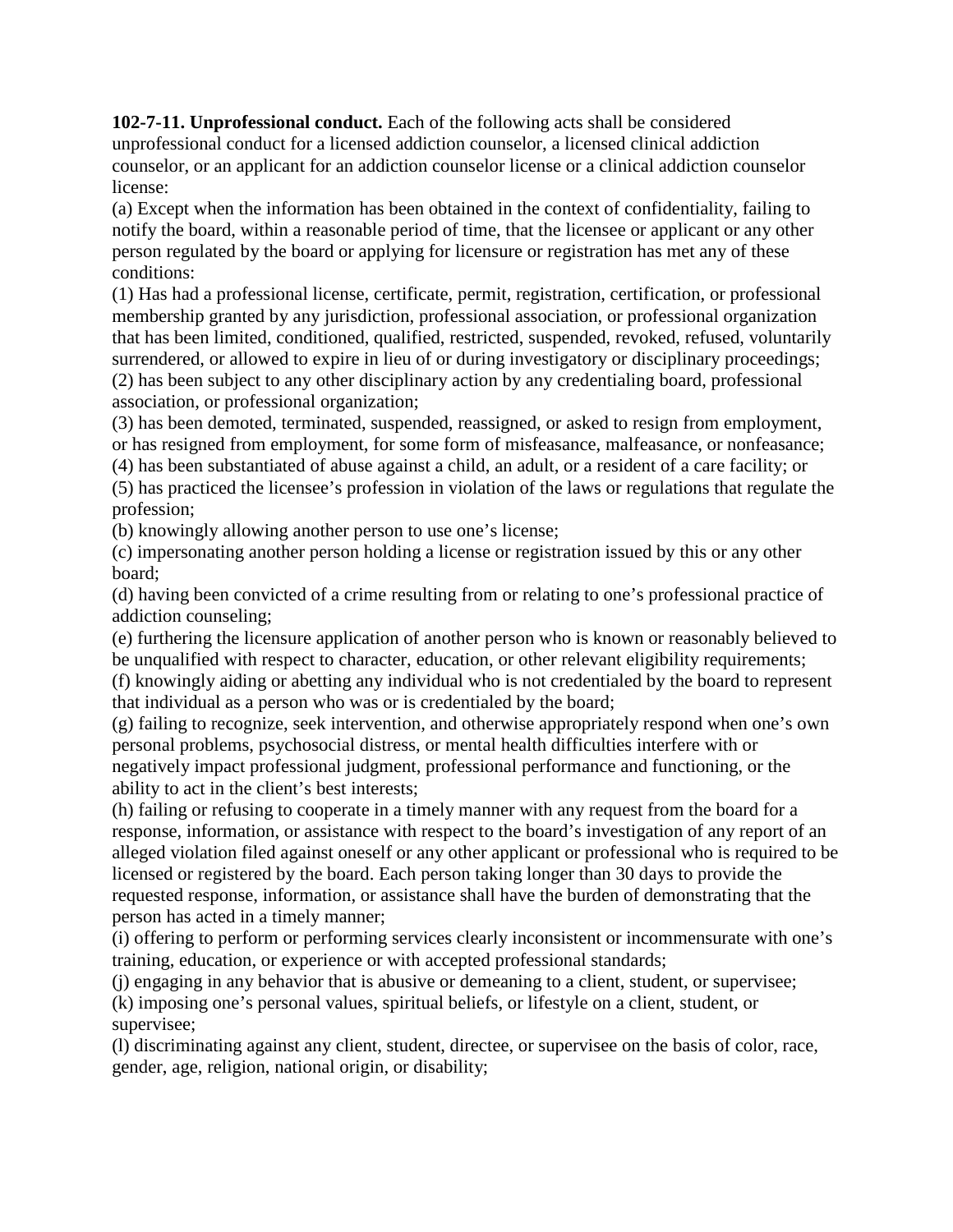(m) failing to inform each client of that client's rights as those rights relate to the addiction counseling relationship;

(n) failing to provide each client with a description of the services, fees, and payment expectations, or failing to reasonably comply with that description;

(o) failing to provide each client with a description of the possible effects of the proposed treatment if the treatment is experimental or if there are clear and known risks to the client; (p) failing to inform each client, student, or supervisee of any financial interests that might

accrue to the licensee or applicant if the licensee or applicant refers a client, student, or supervisee to any other service or if the licensee or applicant uses any tests, books, or apparatus; (q) failing to inform each client that the client can receive services from a public agency if one is employed by that public agency and also offers services privately;

(r) failing to obtain written, informed consent from each client, or the client's legal representative or representatives, before performing any of the following actions:

(1) Electronically recording sessions with that client;

(2) permitting a third-party observation of their activities; or

(3) releasing information concerning a client to a third person, unless required or permitted by law;

(s) failing to exercise due diligence in protecting the information regarding the client from disclosure by other persons in one's work or practice setting;

(t) engaging in professional activities, including billing practices and advertising, involving dishonesty, fraud, deceit, or misrepresentation;

(u) using alcohol or any illegal drug or misusing any substance that could cause impairment while performing the duties or services of an addiction counselor;

(v) engaging in a harmful dual relationship or exercising undue influence;

(w) making sexual advances toward or engaging in physical intimacies or sexual activities with either of the following:

(1) Any person who is a client, supervisee, or student; or

(2) any person who has a significant relationship with the client and that relationship is known to the licensee;

(x) making sexual advances toward or engaging in physical intimacies or sexual activities with any person who meets either of the following conditions:

(1) Has been a client within the past 24 months; or

(2) has had a significant relationship with a current client or a person who has been a client within the past 24 months and that relationship is known to the licensee;

(y) directly or indirectly offering or giving to a third party or soliciting, receiving, or agreeing to receive from a third party any fee or other consideration for referring the client or in connection with performing professional services;

(z) permitting any person to share in the fees for professional services, other than a partner, an employee, an associate in a professional firm, or a consultant authorized to practice addiction counseling or clinical addiction counseling;

(aa) soliciting or assuming professional responsibility for clients of another agency or colleague without attempting to coordinate the continued provision of client services by that agency or colleague;

(bb) making claims of professional superiority that one cannot substantiate;

(cc) guaranteeing that satisfaction or a cure will result from performing or providing any professional service;